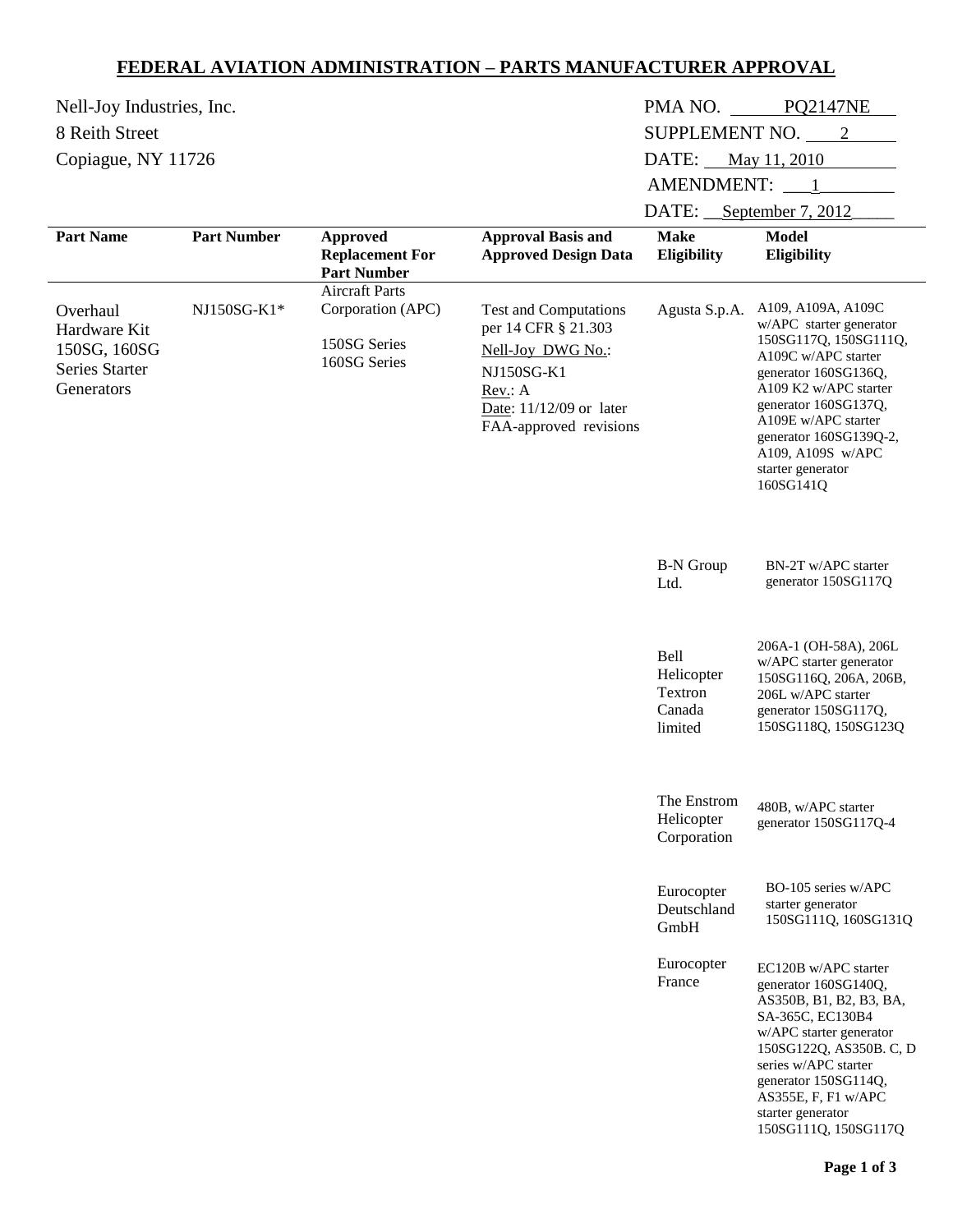## **FEDERAL AVIATION ADMINISTRATION – PARTS MANUFACTURER APPROVAL**

| Nell-Joy Industries, Inc. | PMA NO.<br><b>PO2147NE</b> |
|---------------------------|----------------------------|
| 8 Reith Street            | SUPPLEMENT NO. 2           |
| Copiague, NY 11726        | DATE: May 11, 2010         |
|                           | AMENDMENT: 1               |
|                           | DATE: September 7, 2012    |

MD Helicopter,

Inc. 500N w/APC starter generator 150SG111Q, 150SG117Q

\*NJ150SG-K1 is eligible for installation on 150SG Series and 160SG Series -----------------------------------------------------------End of Listing-------------------------------------------------------